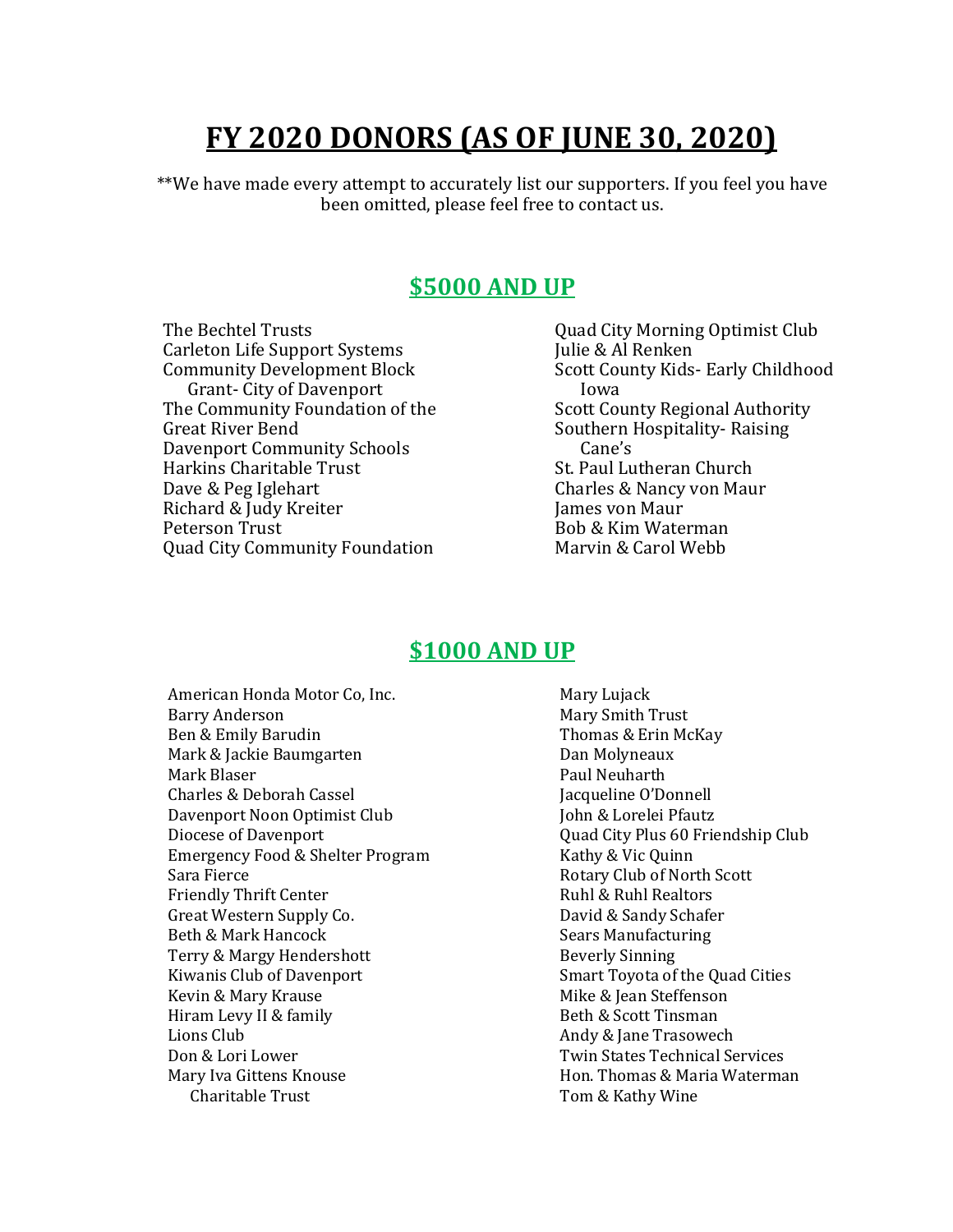#### **\$500 AND UP**

Baird Foundation, Inc. Don & Lauri Blough Bert Brooke Dean & Cynthia Bunting Eriksen Chevrolet Gallagher, Millage & Gallagher Bob & Sue Gallagher Green State Credit Union Iowa Bath Solutions Kris & Sue Jansen Jewish Federation of the QC James & Marcia Koehler Greg & Sharon Larrison John Lujack Bernard & Catherine Mack Master Gardeners

Jim & Kathy McCoy Mel & Edna Foster Camp Foundation Mills Chevrolet of Davenport Modern Woodmen of America Mutual of America Kenneth & Karen Ossian Our Lady of Lourdes Catholic Church Jennifer & Matt Randazzo Dale & Renee Rankin Ronald & Tarcella Rickman Blake Schaeffer Shelly Smith Amy Venhorst Richard Vermeer Tom & Kathy Wagner Cathy Woolums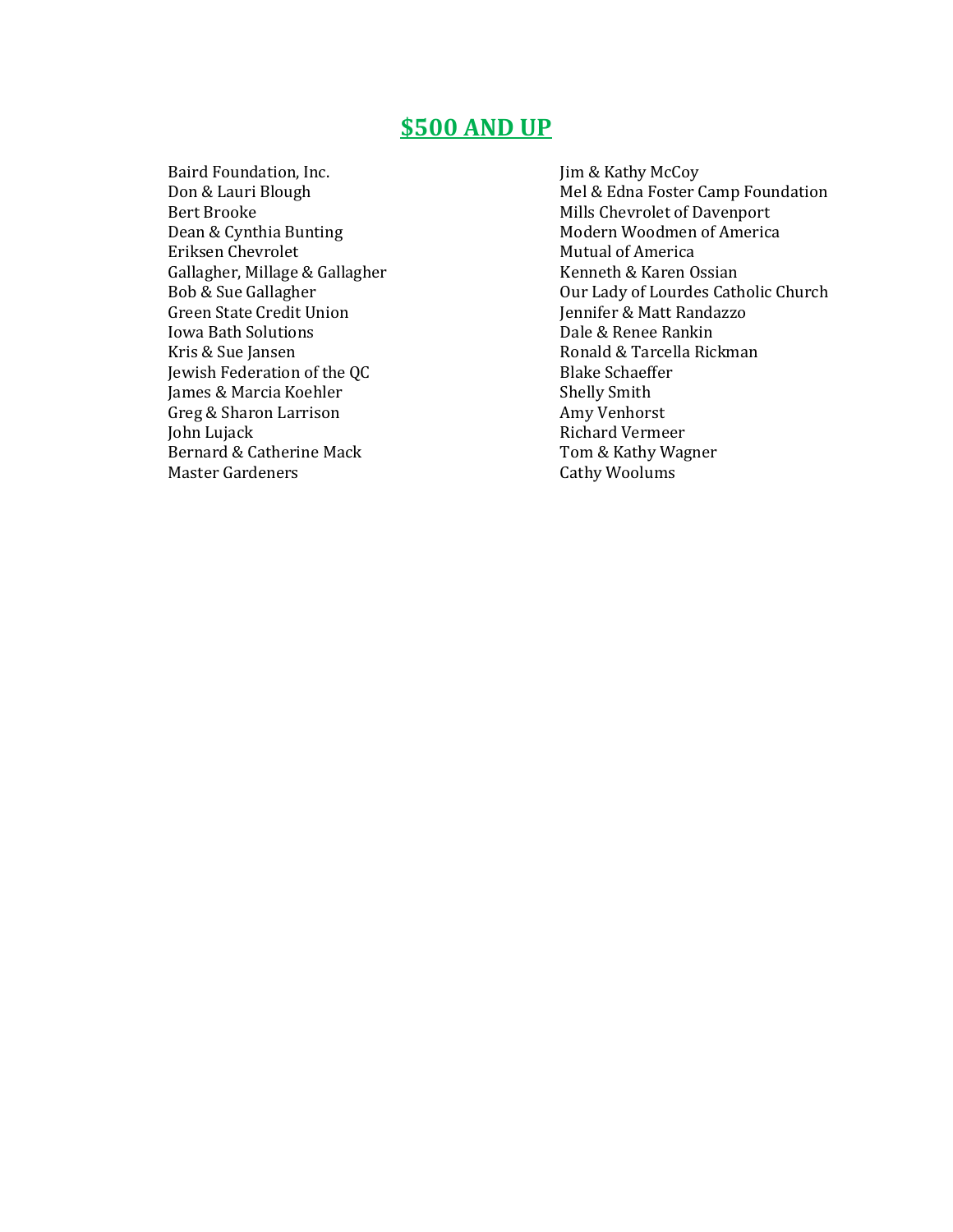#### **\$100 AND UP**

ALCOA Retirees Club Linda Allebach Nancy Ballenger Mike & Judy Bauer Bettendorf Financial Group Devon & Nora Binion Gary & Mary Ellen Blunck Andy & Marty Bowles Edwards Howard & Ruth Braren Stanley & Pamela Bright Donald & Agnes Burns Anne Colville Dennis & Vicki Conard Ralph & Marcia Congdon Lisa Corrigan Patricia Corry Thomas Coryn Patty Courter Crawford Company Jack & Michelle Dane Craig & Carly Dedecker DHS Class of 1957 Club Dutrac Community Credit Union Mary Ann Engel Marianne Engelmann Andi Engler Gary & Rose Engler James Entwistle Jr., and Dr. Siv Brit Saetre Elayne Emmerich Estate Jim Farber Matt & Aimie Finck Paul & Mary Jo Freund Rob & Rhonda Frieden Jim & Maralyn Fries Glen & Sally Gierke Jr. Linda Greenlee Dean & Deb Guyette Scott Haack Duane & Margaret Haas Andrew & Amy Harris Timothy & Heidi Hobkirk Natalie Hoke Steve Imming Rosemary Ivory

Kris & Sue Jansen Wayne & Rosemary Jochmann Michael & Barb Johnson Megan Johnson Jay & Kate Johnson John Karben Phillip & Connie Kassewitz Mark Kilmer Marjorie Kimmel Kevin & Nicole Koellner Gary & Gerda Lane Mark & Brianna Lane Daniel Laubenthal Lederman Bail Bonds Greg & Pam Lundgren Mama M's Frank & Janice Martin Joseph & Carolyn Martin Rick & Diane McAnally Bruce & Sharon McElhiney MidAmerican Energy Foundation Tom Minear Donna Moritz Ed & Chris Motto Martha Neal Otto Nobis Terrance & Linda O'Connell John & Julie Oliger Don & Connie Patridge James & Diane Patterson Per Mar Security Services Dan Portes & Judy Shawver Anne Powers Don & Vickie Pruter Quad City Bank & Trust Raynor Door of the Quad Cities Gary & Mary Robbins Mark & Rita Rosauer Sandy Ross RSM US David & Sandy Schafer Roman & Mary Gaetz Scholtz

Walter & Marjorie Scott- Craig Shades of the Mississippi River Decorative Artists Brady Shaw Dick & Judy Smith Paul & Teresa Smith Henry & Beverly Sobaski Denise Springmeier Hugh & Debbie Stafford Jodi & Adam Stock George & Doris Straetker Brooke Sweeney Maggie Tinsman Dennis & Jean Ulloa Urological Associates, PC Roger & Tami Viernow Dana & Faye Waterman Jeanne Wonio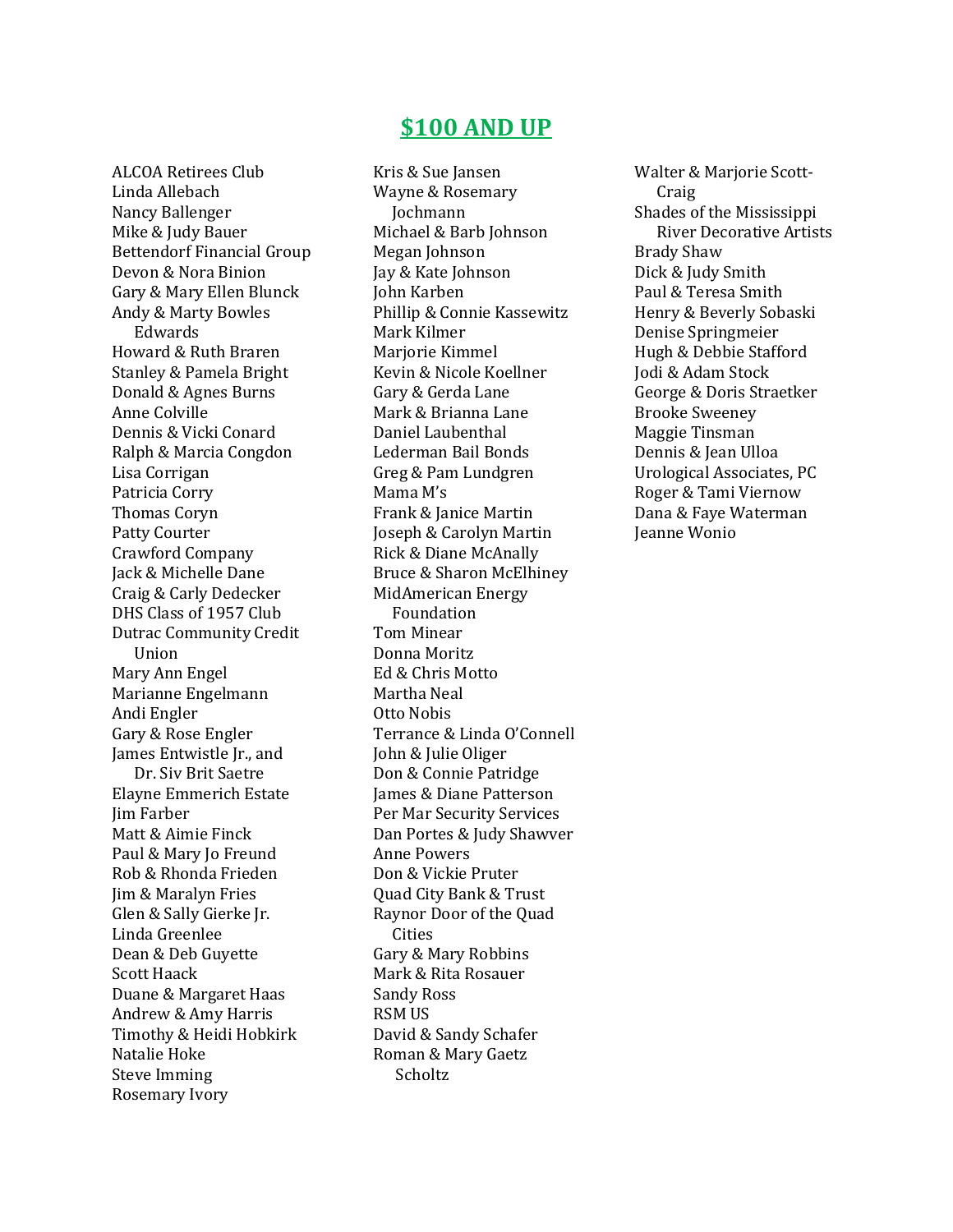#### **UP TO \$100**

Rev. Brain & Mary Akker Susan Anderson Rod & Sarah Berger Thomas Berry James & Donna Brady Jeffrey & Susan Brennan Karolyn Britt David & Carol Brown Jane Cassidy & Rick Dienesch Barry & Susie Cheeney Becky Christy Dennis & Vicki Conard Jane & Michael Coryn Chad Cronkleton John Delleman Sydney & Linda DePooter James & Carol Determan Ron & Jackie Diekmann Andi Engler Andy & Tara Erpelding Yuvawn Fluharty Corey Freitag Dale Haake & Conchita Lucas- Murillo Kalista Hallberg Mary Hancock Gary & Teresa Hansen Jason & Heidi Harms John & Nancy Hayes Lance Heuer Jim & Carol Horstmann Jeff & Michelle Keester John & Gail Kessler

David & Linda Koerperich Evonne Kragness William Larson Quinton Leymaster Joseph Lohmuller Curtis Lundy Kathy Maloney Dean Karen Manthey Lloyd McGrath Jim & Becky Meurs Joseph & Erin Mumma Brandy Nebinger Betty Nelson Paul & Ann Nicknish Kathleen Nucci Clark & Sara Olson-Smith Con-E Osmers Alta Price Matt & Penny Rueter John & Kathleen Schmitz Barbara Schnepple Kendall & Kathy Schuett Cary Scott Natalie Sloan Susan Sturm Gregory & Traci Swanson Paulette Taylor Joe Thornburg Bob Travis & Susan Connolly-Travis Ronal & Dana Welser Phyllis Yeager Roland Youngberg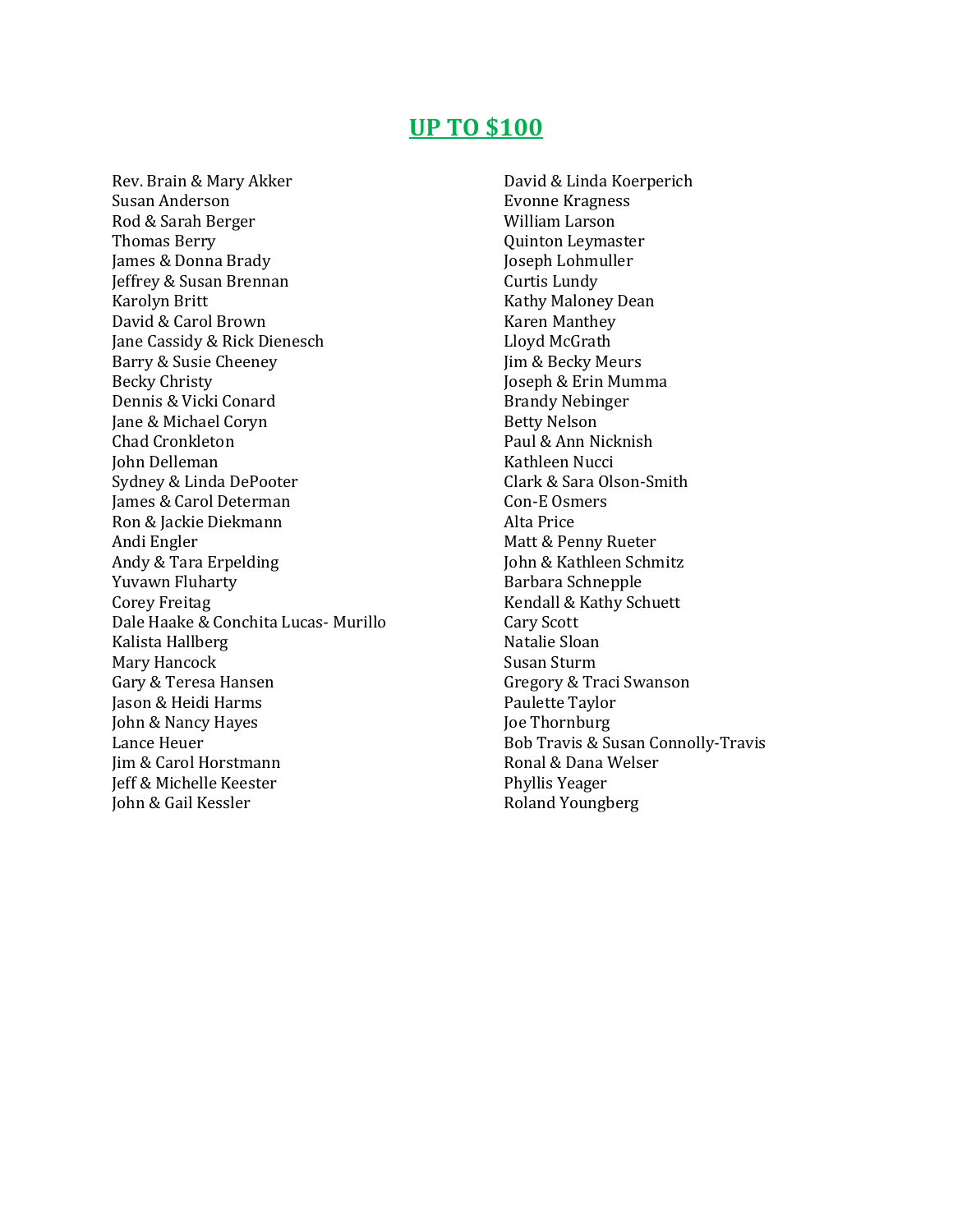#### **ORGANIZATIONAL IN-KIND**

5ive Cities Brewing 11th Strett Precinct 7G Distributing Americana Applebee's Arby's Roast Beef Arthur J. Gallagher & Company Asbury United Methodist Church Atlantic Health Jets Training Center Ballet Quad Cities Blain's Farm & Fleet Blank Park Zoo Foundation, Inc. Boy Scouts of America Bud's Skyline Inn Buffalo Wild Wings Byron Hills Golf Club Caddy's Sports Bar & Grill Cambria Hotel Bettendorf-Quad Cities Capriotti's Sandwich Shop Casey's General Store Celebration Belle Central Standard Chestnut Mountain Resort Chicago Bears Chicago Cubs Chili's Christ's Family Church Circa '21 Craftsmen Cares Creative Adventure Lab Crust Pizzeria Dairy Queen Davenport North High School JOI Club Davenport Schools ProStart Program Delta Dental of Iowa Foundation Doland Jewelers Downtown Deli DuTrac Community Credit Union

Eleven17 Engler Construction Faith United Church of Christ Family Museum Family Video Figge Art Museum Frito Lay/ Pepsico FSBO Homes Genesis Granite City Green Bay Packers Community Outreach Hampton Inn & Suites Hidden Hills Golf Course High 5 Lanes & Games Holy Family Catholic Church HuHot Mongolian Grill Hy-Vee Angel Tree Indianapolis Colts Iowa Barnstormers Iowa Cubs Iowa Department of Transportation Iowa State University Athletics Department Iowa Wild Isabel Bloom Isle Casino Hotel Jewish Federation of the QC John Deere Classic Jumers Casino & Hotel K&K True Value Hardware Kansas City Royals Kwik Trip, Inc. Los Portales Mama M's Me & Billy Mikey' Country Café Millstream Brewing Company Minnesota Twins Minnesota Vikings Mississippi River Distilling Company Mississippi Valley Fair

Modern Woodmen of America Moe's Southwest Grill Montana Jacks Steakhouse National Mississippi River Museum & Aquarium Newcomb Presbyterian Church Niabi Zoological Park Olympic Gyros Our Lady of Lourdes Catholic Church Our Lady of the River Our Lady of Victory Outback Steakhouse Palmer Hills Golf Course Pancheros Mexican Grill Panera Bread of Iowa Papa John's Papa Murphy's PEO Chapter KU Pepperjax Per Mar Security Services Pita Pit Pizza Ranch Pizza Shack Popcorn Charlie & Co. Putnam Museum QC Arts Festival of Trees Book Tree QC Family Entertainment Center Qdoba Quad Cities River Bandits Quad Corp Raising Cane's Red Lobster Red Robin ReUnion Brewery Rhythm Casino Resort Ridgecrest Village RiverCenter Riverside Casino & Golf Resort Rock Island Parks & Recreation/ RIFAC Ross' Restaurant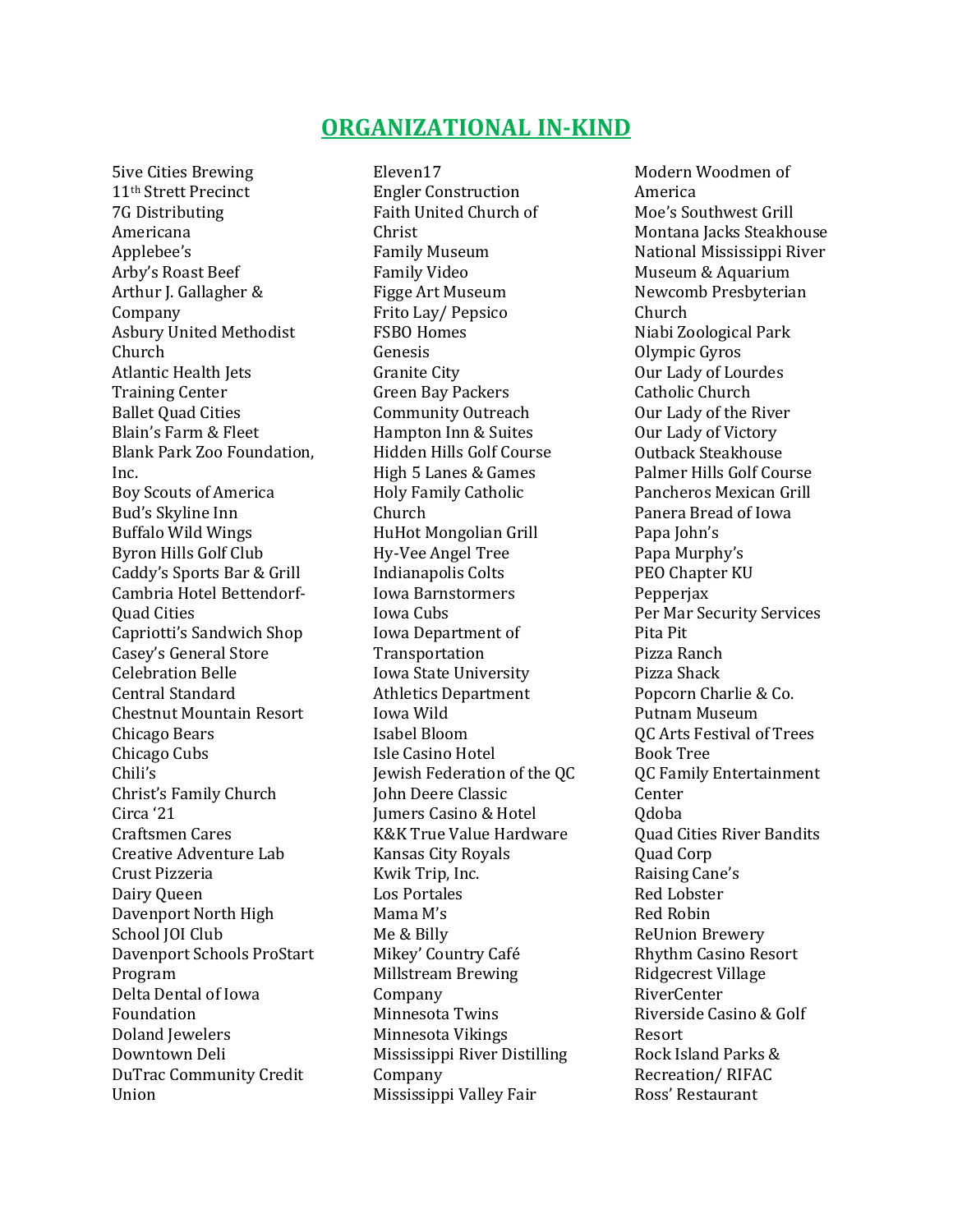Royal Neighbors Ch. 3798 Rustic Ridge Golf Course Ryan Companies US Inc. Scott County Health Department Scott Family Shades of the Mississippi River Decorative Artists Sherwin Williams Sippi's Sisters of Humility of Mary Smitty's Tenderloin Shop Smokin' Butt BBQ Sport's Fans

St. Ambrose University St. John Vianney St. Mark's Anglican Church St. Paul Lutheran Church Sundown Mountain Resort Tappa's Steakhouse Teriyaki Madness Texas Roadhouse The Center The Filling Station The HON Company The Iowa Children's Museum The Other Place

The Village Corner Deli Theatre Cedar Rapids Tires Plus United Way of the Quad Cities Endowment University of Northern Iowa Athletics Waterfront Deli Whitey's Wild Rose Casino & Resort Wildwood Smokehouse & Saloon Wise Guys Pizza Your Pie

#### **INDIVIDUALS & FAMILIES IN-KIND**

Don Anderson Gary & LaDonna Anderson Richard Arnold Kathy Bierl Michelle Bower Tom & Sandy Brus Brian & Caren Buckley Zoann Christiansen Valerie Connor Tara Davis Sara Detweiler Pam Douglas Becky Eiting Lori Engler Andi Engler Jim Farber Sara Fierce Matt & Aimie Finck Sharon Fortney Janae & Trent Fowler Gale Francione Russ & Paula Freund Jim & Maralyn Fries Bob & Sue Gallagher Adam & Sarah Ganzer Melissa & Justin Gilroy

Holly & Mike Green & family Celia Hadden Beth & Mark Hancock Terry & Margy Hendershott Linda Hendley Dale Hendricks Kevin & Lindsey Hoard William Irey Leighton James Curt Johnson Jay & Kate Johnson John & Gail Kessler Laurie Kilfoy Chris & Julia Koerperich Rachel Kroeger Greg & Sharon Larrison Char Lingle Larry & Rita Linnenbrink Ron Lippens Jim & Barb Lykam Matt & Emily Maiers & Family Thomas & Erin McKay Jean Mueller Janelle Munoz

Stephanie Oliver John & Lorelei Pfautz Amber Real Kelly Ruud Carol Schipper John & Kathleen Schmitz Karin Schonlau Anna Shammas Judy Shannon William Shore Amy Smead Barb Solis Jeff Stewart Jodi & Adam Stock Monica Stoddard Evelyn Uresti Jill VanderWiele Amy Venhorst Lindsey Wagner Gerry White Doug & Shelia Wier Roy Williams Joseph Wonio Greg & Danna Wuestenberg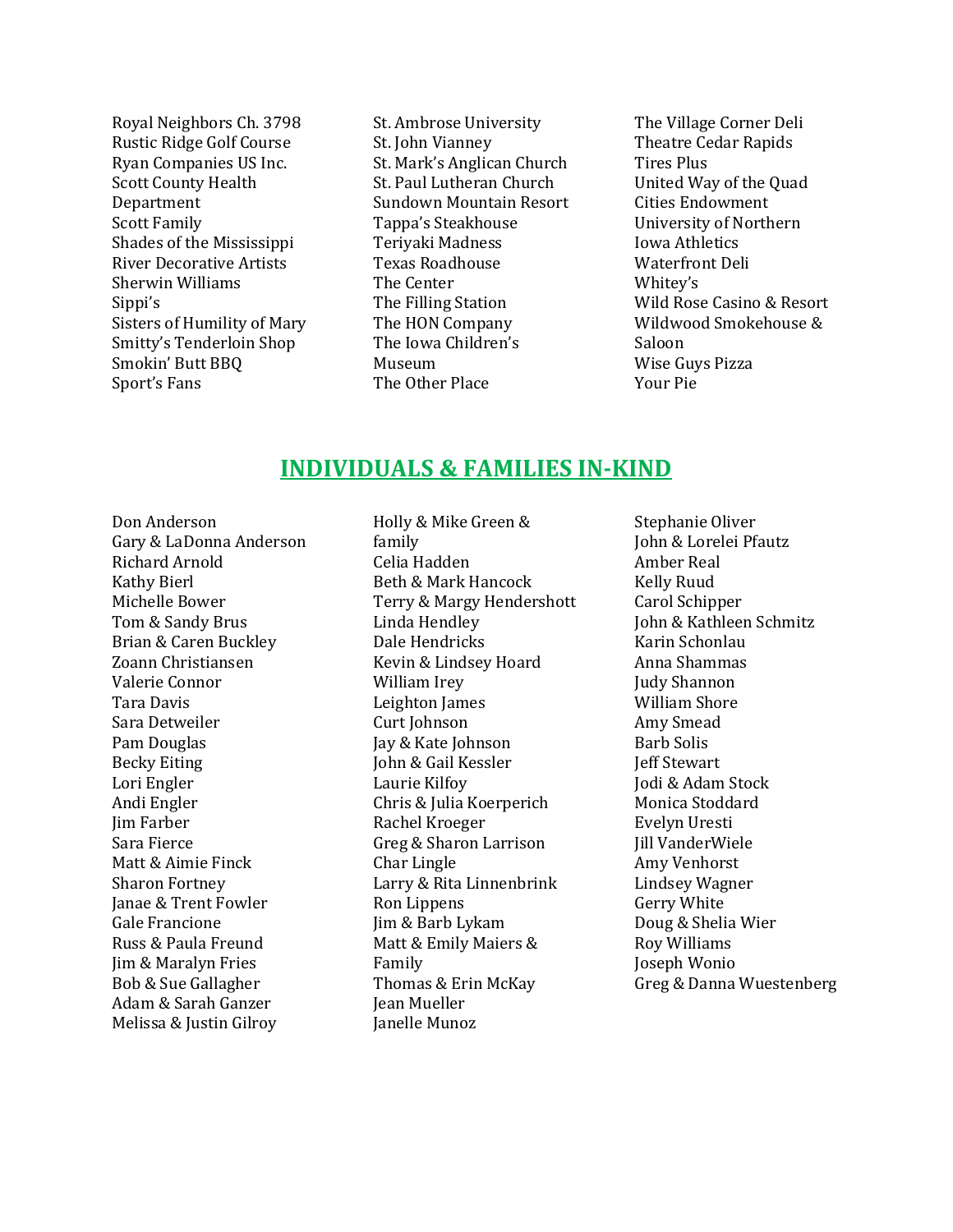### **DONOR TRIBUTES**

#### **In Memory Of**

**Bridget Bilsky** Christopher & Mary Rayburn

**Joseph Blough** Suzanna Keim Family of Mike Moore

#### **Tom Corry**

Ray & Jeanne Corry Russ & Paula Freund Friendly House Supervisors Steven & Sandra Grebner Linda & David Hickey K.R. & A.I. Hildebrand Gary & Lynn Hirsch Stan & Nancy Hoefer I.B.E.W. Local Union #145 Instec Lawrence & Christie Lammers Tomas & Joanne Lammers Helen Lammers Terry & Rae Ann Maiers Ted & Barb Maiers Neil & Marie McMenami Mississippi Valley Regional Blood Center Charles & Suzanne Nolting Con-E Osmers Dale & Renee Rankin Salt River Project- ISB250 Barb & David Sodac Diane Terpstra Rosann Tract Kim & Dave Wallensack

**Wilma Hauser** Anonymous Mary Hauser- Lamb

**Mary & Joe Hunter** Kara Kemmerer

**David Nolan** Terry Williamson

**Elaine Schulz** Janice Schulz

**Bill & Cora Smith** Russ & Paula Freund

**Dr. J.H. Sunderbruch** Tom & Julie Sunderbruch

**Gary VanHese** Zac & Kristen Larson

**Kitty & Robert VP** Thomas & Christine Shields

#### **Pat Watkins**

Chuck & Patty Brockett Richard & Melinda Cadogan Debra Hughes Donald & Sharon Masterson Mollie McCollum Thomas & Debra Moore Hugh & Judy Winslow